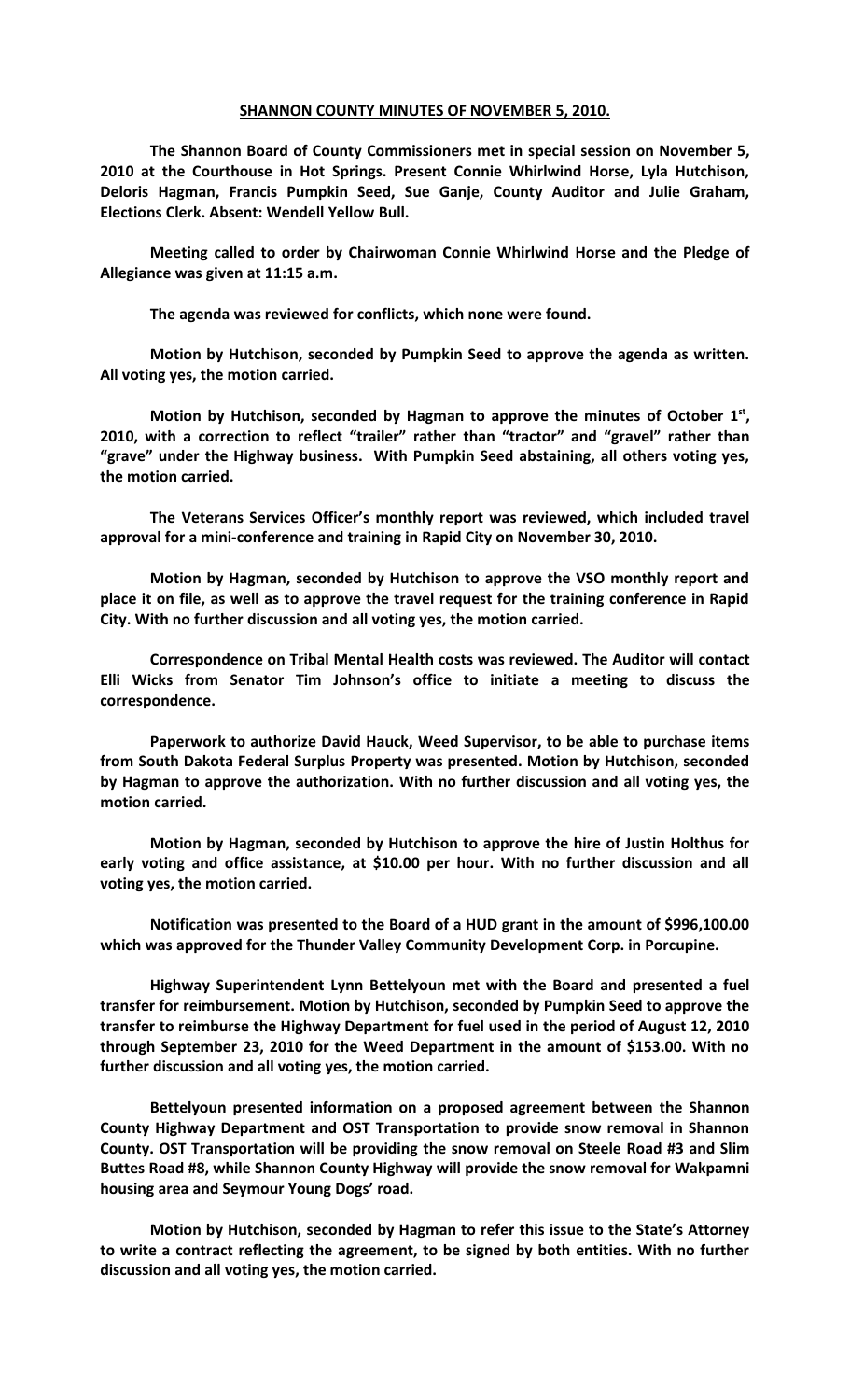**Bettelyoun also presented a proposal to construct a shed to store election equipment, or alternatively, to store tires and then keep the election equipment in the heated highway shop. HAVA funds will reimburse rent for storage of the Auto Mark voting machines. Bettelyoun estimates the cost of the shed to be approximately \$1,500.00 and Elections could pay rent to the Highway Department for the storage.**

**Bettelyoun apprised the Board that there have been five applicants for the security guard position, with intention for interviews in the coming week. An update was also given on sensor problems with the Dodge pickup.**

**Wendell Yellow Bull entered the meeting at 11:53 a.m.**

**Motion by Hutchison, seconded by Hagman to approve contracts for the following private roads:**

**Francis Big Crow, \$65.00, paid Benedict Scabby Face, \$94.00, paid T. K. Conroy, \$153.00, paid**

**With no further discussion and all voting yes, the motion carried.**

|                      | Fuel quotes were presented for review |                          |                    |
|----------------------|---------------------------------------|--------------------------|--------------------|
|                      | 500 GAL. UNLEADED GASOLINE            | 1000 GAL. #2 RED DIESEL  | 700 GAL. PROPANE   |
| <b>WESTCO</b>        | \$2.634 PER GALLON                    | \$2.605 PER GALLON       | \$1.569 PER GALLON |
| <b>NELSON'S</b>      | \$2.79 PER GALLON                     | <b>\$2.85 PER GALLON</b> | \$1.85 PER GALLON  |
| <b>LAKOTA PLAINS</b> |                                       |                          | \$1.657 PER GALLON |
| <b>P. RIDGE OIL</b>  | <b>NO RESPONSE</b>                    | <b>NO RESPONSE</b>       |                    |

**Motion by Hagman, seconded by Yellow Bull to approve the Westco Bid on 500 gallons unleaded gas at \$2.634 per gallon, 1000 gallons of #2 red diesel at \$2.605 per gallon and 700 gallons of propane at \$1.569 per gallon as low bids. With no further discussion and all voting yes, the motion carried.**

**Public Comment was held at 11:56 a.m. with Jane Colhoff and M. C. Bauder reserving the right to speak on any upcoming items.**

**Motion by Yellow Bull, seconded by Hagman to acknowledge and offer sincere appreciation to the Election staff, Auditor's Office, Sheriff's Office, Highway Department and all the Election Board workers in Shannon County for their efforts in the November 2nd, 2010, General Election, with further appreciation to Margaret Nelson for serving on Election boards in the Batesland and Wounded Knee precincts since the 1960s. With no further discussion and all voting yes, the motion carried.**

**Motion by Hagman, seconded by Yellow Bull to approve the Auditor's Account with the Treasurer. All voting yes, the motion carried.**

## **TO THE HONORABLE BOARD OF SHANNON COUNTY COMMISSIONERS.**

**I Hereby submit the following report of my examination of the cash and cash items in the hands of the County Treasurer of this County on this 29th day of October, 2010.**

| TOTAL AMT OF DEPOSIT IN BANK OF THE WEST -                               |              |
|--------------------------------------------------------------------------|--------------|
| 4.047.29                                                                 |              |
| <b>TOTAL AMT OF DEPOSIT IN WELLS FARGO BANK -</b>                        | \$1,391.51   |
| TOTAL AMT OF DEPOSIT IN FIRST INTERSTATE BANKHS -                        | \$10,923.15  |
| <b>TOTAL AMOUNT OF ACTUAL CASH -</b>                                     | 377.83       |
| TOTAL AMT OF CHECKS IN TREASURER'S POSSESSION NOT EXCEEDING THREE DAYS - | \$6,636.37   |
| <b>MONEY MARKET SAVINGS:</b><br><b>BANK OF THE WEST -</b>                | \$2,268.08   |
| <b>WELLS FARGO BANK -</b>                                                | \$1,140.25   |
| <b>FIRST INTERSTATE BANK, Hot Springs -</b>                              | \$301,473.17 |
| <b>CERTIFICATES OF DEPOSIT-FIRST INTERSTATE BANK, Hot Springs -</b>      | \$250,000.00 |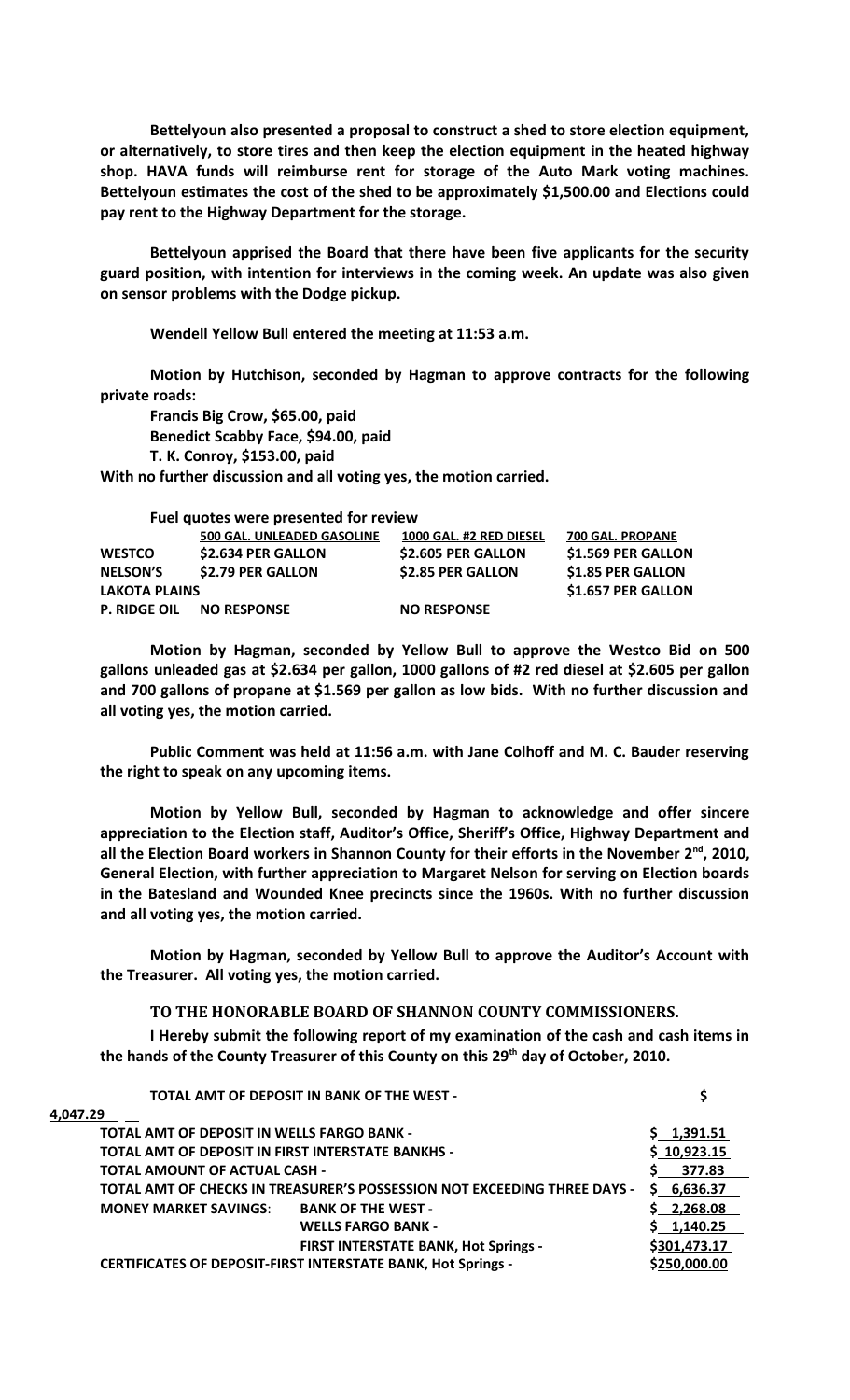**Itemized list of all items, checks and drafts which have been in the Treasurer's possession over three days: Sheriff Change fund: \$200.00 Election Petty Cash: \$15.00**

| KETUKNED LAELKS:               |                                      |                              |              |
|--------------------------------|--------------------------------------|------------------------------|--------------|
| <b>BLACK FEATHER, DAVID -</b>  | \$75.00                              | <b>LONE HILL, TRINA -</b>    | \$20.70, LIC |
| <b>BLETHEN, RENE -</b>         | \$48.25, LIC                         | <b>MESTETH, PERRY -</b>      | \$63.00      |
| <b>BROKEN NOSE, LEROY -</b>    | \$44.50, LIC                         | <b>MORRISON, NADINE -</b>    | \$15.00      |
| <b>BURGESS, JEANNE -</b>       | \$45.00                              | <b>OLD HORSE, JOHN -</b>     | \$15.00      |
| <b>EAGLE BULL, ANNETTE M -</b> | \$43.00, LIC                         | <b>ONE FEATHER, DELMAR -</b> | \$40.00, LIC |
| <b>FINGER, LEONARD -</b>       | \$376.47, LIC                        | PARTON, JOY -                | \$32.00, LIC |
| <b>GARNETT, AQUALYNE -</b>     | \$64.00                              | <b>POURIER, JOEL -</b>       | \$349.00     |
| <b>GOINGS, TANYA L -</b>       | \$71.00                              | <b>RED CLOUD, JOHN -</b>     | \$45.90      |
| <b>JANIS, JENNIFER -</b>       | \$90.50                              | <b>ROSS, WILLIAM -</b>       | \$53.00      |
| <b>LITTLE HAWK, JOLENE -</b>   | \$32.40, LIC                         |                              |              |
|                                |                                      | <b>TOTAL -</b>               | \$579,996.53 |
|                                | DATED THIS 29th DAY OF OCTOBER, 2010 |                              |              |
|                                |                                      |                              |              |

**/S/Sue Ganje, Auditor SUE GANJE, COUNTY AUDITOR OF SHANNON COUNTY.**

**THE ABOVE BALANCE REFLECTS COUNTY MONIES, MONIES HELD IN TRUST, AND MONIES COLLECTED FOR AND TO BE REMITTED TO OTHER ENTITIES: SCHOOLS, TOWNS AND STATE.**

**SaraBeth Donovan and Michelle McLeod of the US Department of Justice met with the Board to express appreciation to the County Commissioners, Auditor Sue Ganje, Election Supervisor Julie Graham, Lakota Coordinator Jean Belt, State's Attorney Jim Sword & Deputy State's Attorney Courtney Stottler for their efforts, and thanks to Commissioner Francis Pumpkin Seed for getting the program off the ground. Donovan spoke of the improvements they have seen since the beginning of the program and relayed the concerns they heard about. A follow-up report from the DOJ will be sent within thirty days.**

**A plat for Nick Tilsen was presented to the board to present for approval.**

**Motion by Yellow Bull, seconded by Pumpkin Seed to approve the following amended plat resolution of Tract A. With no further discussion and all voting yes, the motion carried.**

## SHANNON COUNTY RESOLUTION #2010-08

WHEREAS, there has been presented to the County Commissioners of Shannon County, South Dakota, the within Amended Plat of Tract, being a portion of the SW1/4 and SE1/4 of Section 34, T.40W, R.43N, 6TH. P.M., Shannon County, South Dakota, and

WHEREAS, it appearing to this Board that the system of streets conforms to the system of streets of existing plats and sections lines of the county; adequate provision is made for access to adjacent unplatted lands by public dedication or section line when physically accessible; all provisions of the County subdivision regulations have been complied with; all taxes and special assessments upon the property have been fully paid; and the plat and survey have been lawfully executed,

NOW THEREFORE, BE IT RESOLVED, that said plat is hereby approved in all respects.

Dated at Shannon County, South Dakota this 5<sup>th</sup> day of October, 2010.

/S/Connie Whirlwind Horse Connie Whirlwind Horse, Chairman ATTEST: Board of Shannon County Commissioners

/S/Sue Ganje Sue Ganje, Shannon County Auditor

**RETURNED CHECKS:**

**A break was taken at 1:00 p.m.**

**The meeting resumed at 1:19 p.m.**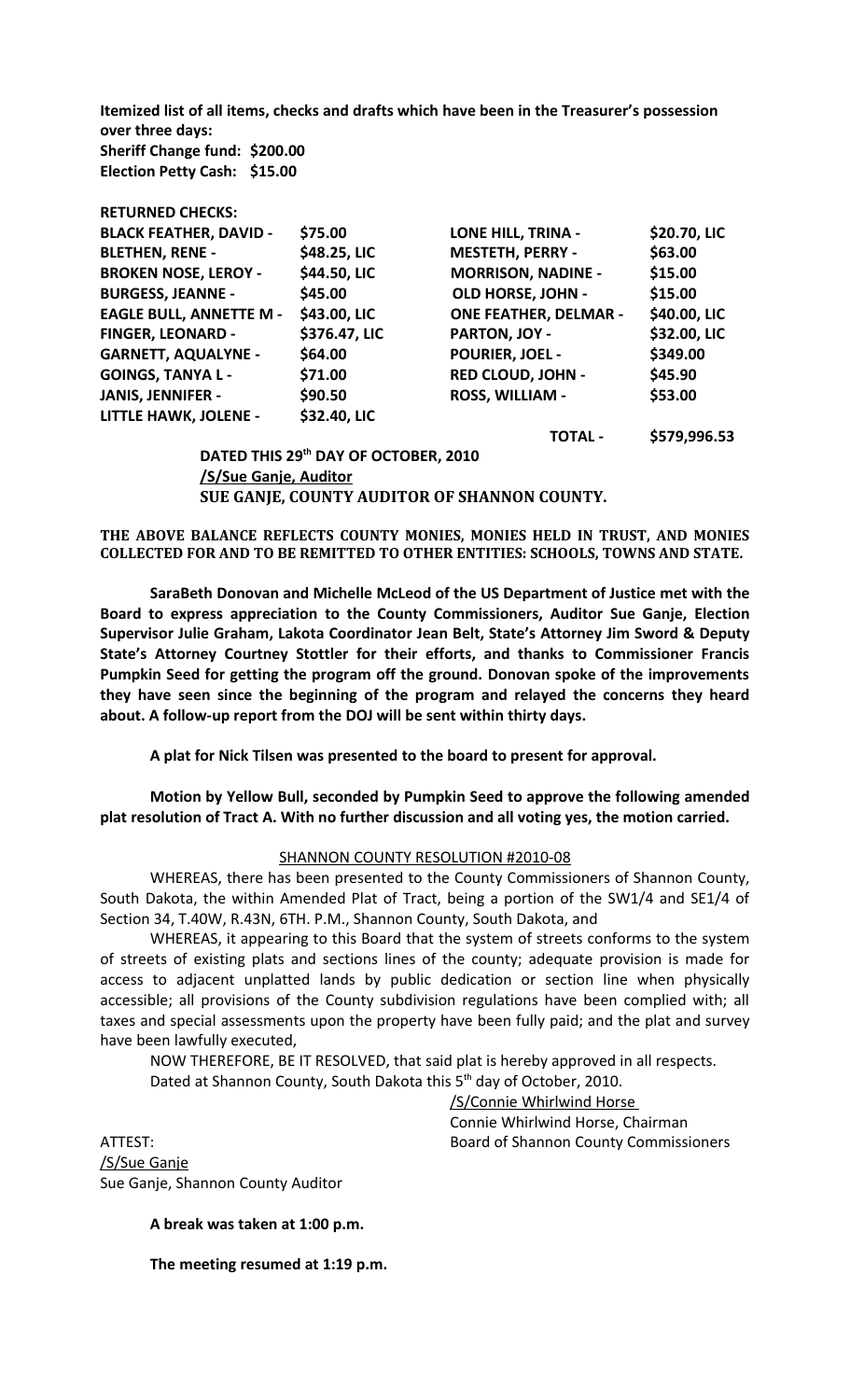**Sheriff Jim Daggett met to present his October, 2010 monthly report. A discussion was held on Sheriff activities.**

**OST Rural Water representatives Austin Watkins and Paul Little met with the Board to request an easement to use in the right of way on County roads for water pipelines.**

**Motion by Hutchison, seconded by Pumpkin Seed to give preliminary approval for easements for a waterline along County Roads. Actual approval will be given when the easements are received by OST Rural Water. With no further discussion and all voting yes, the motion carried.**

**Motion by Pumpkin Seed, seconded by Hagman to approve the revised mill levy for the fire fund from 1.57 mills to .157 for the 2010 taxes. With no further discussion and all voting yes, the motion carried.**

**The Oath was taken and the Official Canvass for the 2010 General Election was performed. Shannon County results included the re-election of Commissioner Hutchison and the overwhelming passage of the change to the Home Rule Charter which will result in the Sheriff being an elected, rather than appointed, position.**

**The billing for the striping of the Deputy Sheriff's vehicle was again presented. Jane Colhoff voiced objection on behalf of the taxpayers to paying the bill.**

**Motion by Yellow Bull, seconded by Pumpkin Seed to pay for the striping of the Deputy Sheriff's vehicle. With Hutchison and Hagman voting no; Yellow Bull, Pumpkin Seed and Whirlwind Horse voting yes, the motion carried.**

**Motion by Yellow Bull, seconded by Hutchison to approve the following bills as presented. All voting yes, the motion carried.**

| <b>GENERAL FUND</b>                |                             |                |
|------------------------------------|-----------------------------|----------------|
| A&B BUSINESS EQUIPMENT             | <b>COPIER</b>               | \$<br>102.91   |
| <b>ALLTEL</b>                      | <b>TELEPHONE</b>            | \$<br>140.58   |
| BETTELYOUN, LYNN                   | <b>ELECTION</b>             | \$<br>92.50    |
| <b>BROTHERHOOD CLINIC</b>          | POLLING PLACE RENT/P        | \$<br>100.00   |
| <b>CENTURY BUSINESS</b>            | <b>COPIER</b>               | \$<br>19.51    |
| <b>CULLIGAN</b>                    | <b>SUPPLY</b>               | \$<br>25.25    |
| DAGGETT, JIM                       | <b>GRANT</b>                | \$<br>64.60    |
| DAGGETT, JIM                       | <b>OCT BLUE CROSS PREMI</b> | \$<br>385.65   |
| <b>ELECTION SYSTEMS &amp; SOFT</b> | <b>SUPPLY</b>               | \$<br>2,435.84 |
| FARRELL, FARRELL                   | <b>OCT/DEP ST ATY CONTR</b> | \$<br>833.33   |
| <b>CARDMEMBER SERVICE</b>          | GAS, MEALS                  | \$<br>1,433.73 |
| <b>GOLDEN WEST</b>                 | <b>TELEPHONE</b>            | \$<br>321.21   |
| HAGMAN, DELORIS                    | <b>TRAVEL</b>               | \$<br>223.48   |
| HOT SPRINGS AUTOMOTIVE             | <b>SUPPLY</b>               | \$<br>13.98    |
| <b>INTAB</b>                       | <b>SUPPLY</b>               | \$<br>32.98    |
| <b>LAKOTA COUNTRY TIMES</b>        | <b>PUBLISHING</b>           | \$<br>2,087.57 |
| LINEHAN, GENE                      | PICK UP BALLOTS             | \$<br>67.50    |
| <b>LYLE'S HANDYMAN &amp;</b>       | <b>KEYS</b>                 | \$<br>10.20    |
| <b>MARTIN AUTO PARTS</b>           | <b>REPAIR</b>               | \$<br>77.01    |
| MARTINEZ, AUDREY L                 | <b>TRAVEL</b>               | \$<br>41.44    |
| MCLEOD'S OFFICE SUPPLY             | <b>SUPPLY</b>               | \$<br>265.34   |
| NEISNER, CARL                      | <b>SUPPLY</b>               | \$<br>10.17    |
| <b>OGLALA SIOUX TRIBE</b>          | <b>RENT</b>                 | \$<br>100.00   |
| PECHOTA LAW OFFICE                 | <b>SERVICES</b>             | \$<br>791.32   |
| PIZZA HUT                          | <b>JURY</b>                 | \$<br>37.45    |
| PUMPKIN SEED, FRANCIS              | <b>TRAVEL</b>               | \$<br>66.60    |
| <b>RADIOSHACK</b>                  | <b>SUPPLY</b>               | \$<br>19.99    |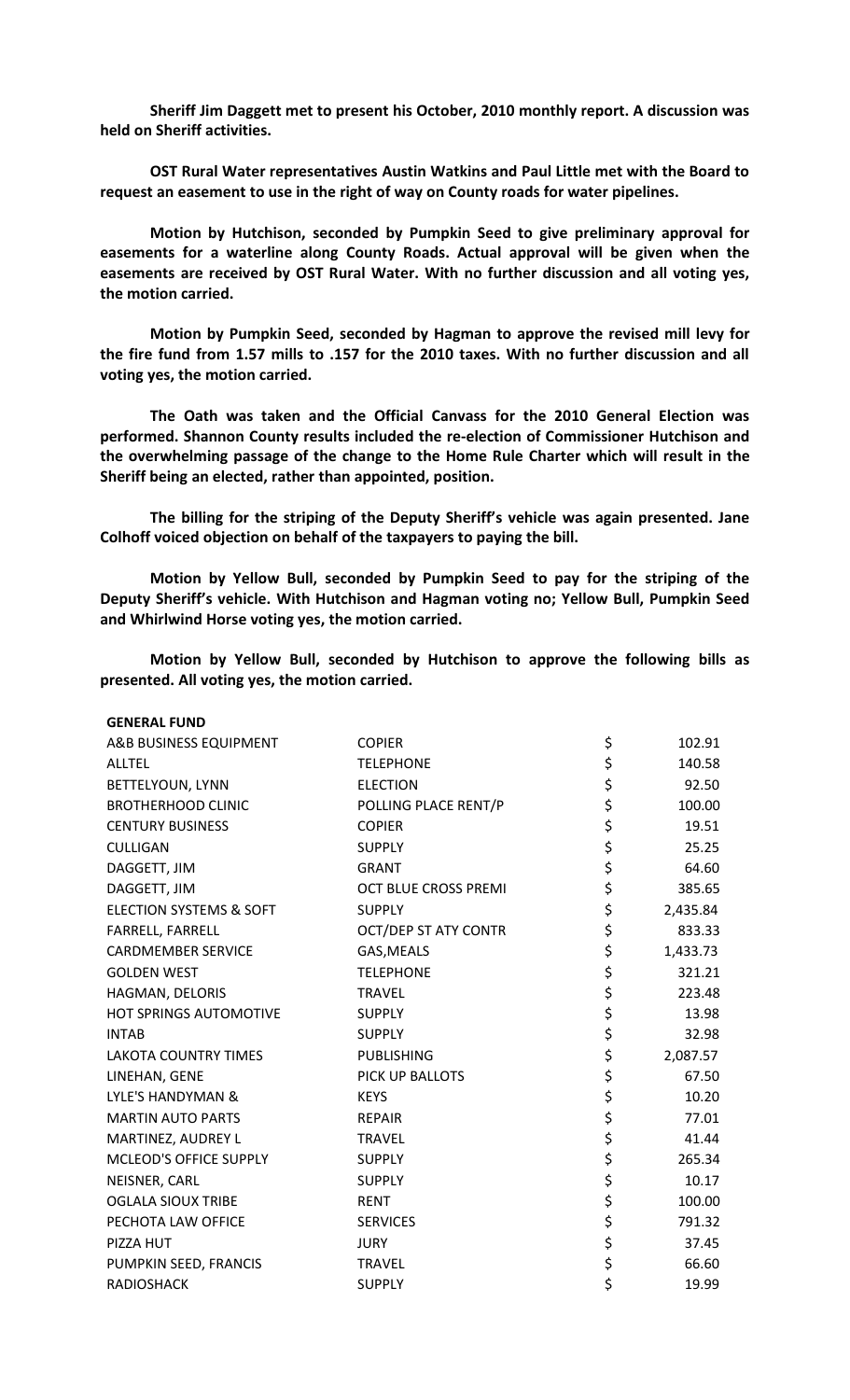| SD DEPT OF SOCIAL SERVICE                      | <b>CHILD SUPPORT</b>                             | \$       | 106.94           |
|------------------------------------------------|--------------------------------------------------|----------|------------------|
| SD DEPT OF SOCIAL SERVICE                      | <b>CHILD SUPPORT</b>                             | \$       | 283.46           |
| <b>SHANNON COUNTY SHERIFF</b>                  | PETTY CASH                                       | \$       | 50.00            |
| SOUTH DAKOTA RETIREMENT                        | <b>OCTOBER RETIREMENT</b>                        | \$       | 1,824.44         |
| <b>STATE TREASURER</b>                         | MI                                               | \$       | 780.00           |
| <b>US POSTAL SERVICE</b>                       | <b>POSTAGE</b>                                   | \$       | 251.86           |
| <b>WELLS FARGO BANK</b>                        | OCT/W/H/SS/MDCR TAX                              | \$       | 2,753.51         |
| <b>WESTPHAL, NED</b>                           | PICKUP BALLOTS                                   | \$       | 169.54           |
| WHIRLWIND HORSE, CONNIE                        | <b>TRAVEL</b>                                    | \$       | 120.63           |
| <b>DAVID WHITE FACE</b>                        | <b>ELECTION</b>                                  | \$       | 51.80            |
| YELLOW BULL, WENDELL                           | <b>TRAVEL</b>                                    | \$       | 47.36            |
| <b>JEAN BELT</b>                               | <b>TRAVEL</b>                                    | \$       | 100.27           |
| <b>JEAN BELT</b>                               | <b>TRAVEL</b>                                    | \$       | 62.53            |
| <b>JEAN BELT</b>                               | <b>TRAVEL</b>                                    | \$       | 115.07           |
| <b>JEAN BELT</b>                               | <b>TRAVEL</b>                                    | \$       | 241.98           |
| <b>MERTON BELT</b>                             | ELECTION/SCHOOL                                  | \$       | 104.75           |
| <b>DARYL BESCO</b>                             | PICKUP BALLOTS                                   | \$       | 67.50            |
| <b>DAVID BRANDT</b>                            | <b>ELECTION &amp; MILEAGE</b>                    | \$       | 213.30           |
| <b>VALERIE BRINGS YELLOW</b>                   | <b>ELECTION &amp; MILEAGE</b>                    | \$       | 130.12           |
| ERICA BUCKMAN                                  | <b>ELECTION</b>                                  | \$       | 90.63            |
| DARLYNE CLEMENTS                               | <b>ELECTION &amp; MILEAGE</b>                    | \$       | 133.16           |
| <b>LAFAWN CONROY</b>                           | ELECTION/SCHOOL                                  | \$       | 126.50           |
| DAGGETT, SHAWN                                 | <b>ELECTION &amp; MILEAGE</b>                    | \$       | 208.39           |
| <b>MARK DONOVAN</b>                            | <b>ELECTION &amp; MILEAGE</b>                    | \$       | 172.23           |
| KOCER, CARLA                                   | <b>ELECTION &amp; MILEAGE</b>                    | \$       | 182.00           |
| VERLA M. FEATHER EARRING                       | <b>ELECTION &amp; MILEAGE</b>                    | \$       | 141.22           |
| <b>JAIME GOINGS</b>                            | ELECTION/SCHOOL                                  | \$       | 115.63           |
| HUTCHISON, LYLA                                | <b>TRAVEL</b>                                    | \$       | 59.20            |
| <b>IRON BOY, HARVEY</b>                        | ELECTION/SCHOOL                                  | \$       | 133.75           |
| MARY BLOSSOM JUMPINGEAGLE                      | <b>ELECTION &amp; MILEAGE</b>                    | \$       | 139.97           |
| <b>BESSIE L. LEBEAU</b>                        | ELECTION/SCHOOL                                  | \$       | 126.50           |
| JOYCE E LITTLE DOG                             | <b>ELECTION</b>                                  | \$       | 94.25            |
| <b>SOPHIA LONE HILL</b>                        | ELECTION/SCHOOL                                  | \$       | 126.50           |
| <b>LOUISE KURSAVE</b>                          | <b>ELECTION &amp; MILEAGE</b>                    | \$       | 73.88            |
| <b>BRADLEY LAYS BAD</b>                        | <b>ELECTION MONITOR/MIL</b>                      | \$       | 125.25           |
| VIOLA J LOAFER                                 | <b>ELECTION &amp; MILEAGE</b>                    | \$       | 126.50           |
| MCDONALD, MARLENE                              | <b>ELECTION WORK</b>                             | \$       | 24.71            |
| MARTIN-SWALLOW, MARILYN                        | <b>ELECTION &amp; MILEAGE</b>                    | \$       | 133.75           |
| <b>ALEXIS MONSEN</b>                           | PICK UP BALLOTS                                  | \$       | 80.00            |
| NORMA SOPHIE MORGAN                            | ELECTION/SCHOOL                                  | \$       | 115.63           |
| <b>BETTY NELSON</b>                            | <b>ELECTION &amp; MILEAGE</b>                    | \$       | 122.87           |
| <b>LORAIN J. NEW</b>                           | <b>ELECTION WORK</b>                             | \$       | 24.71            |
| <b>LORAIN J. NEW</b>                           | ELECTION/MILEAGE                                 | \$       | 180.26           |
| <b>SHARON NOLZ</b>                             | PICK UP BALLOTS                                  | \$       | 81.50            |
| <b>KEN ORROCK</b>                              | <b>ELECTION &amp; MILEAGE</b>                    | \$       | 191.00           |
| <b>ESTELLA ROWLAND</b>                         | <b>ELECTION &amp; MILEAGE</b>                    | \$       | 133.16           |
| STANDING BEAR, WILMA                           | <b>ELECTION &amp; MILEAGE</b>                    | \$       | 141.00           |
| <b>WILMA THIN ELK</b>                          | <b>ELECTION &amp; MILEAGE</b>                    | \$       | 147.22           |
| TWISS, TROYLYNN                                | ELECTION/MILEAGE                                 | \$       | 184.29           |
| UNDERBAGAGE, TOKATAKI WIN                      | ELECTION/MILEAGE                                 | \$       | 148.92           |
| <b>LEONA C VITALIS</b>                         | <b>ELECTION &amp; MILEAGE</b>                    | \$       | 130.94           |
| <b>MARGARETTE A VITALIS</b>                    | ELECTION/SCHOOL                                  | \$       | 126.50           |
| <b>WESTON, ANNABELLE</b>                       | ELECTION/SCHOOL                                  | \$       | 126.50           |
| <b>RUBY WESTON</b>                             | <b>ELECTION</b>                                  | \$<br>\$ | 101.50           |
| <b>RUTH WESTON</b><br>DAVID SAM WHITE FACE JR. | ELECTION/SCHOOL<br><b>ELECTION &amp; MILEAGE</b> | \$       | 126.50<br>134.72 |
| JEREMY WHITE FACE                              | ELECTION MONITOR/MIL                             | \$       | 125.25           |
|                                                |                                                  |          |                  |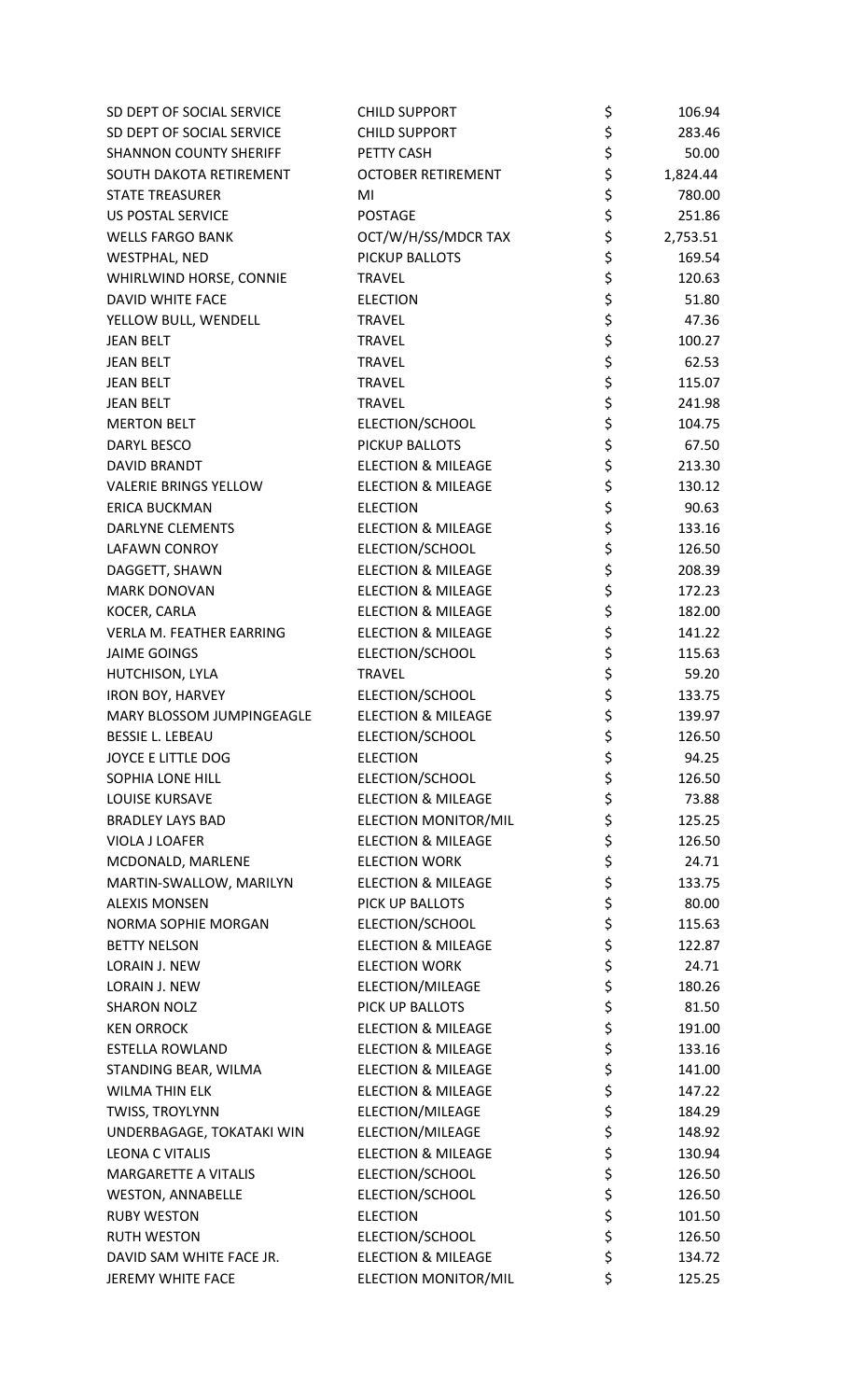| MICHAEL WHITE FACE               | ELECTION/SCHOOL/MILE           | \$<br>125.25    |
|----------------------------------|--------------------------------|-----------------|
| YELLOW BOY, FAITH A.             | <b>ELECTION INTERPRETER</b>    | \$<br>106.93    |
| YELLOW BOY, FAITH A.             | <b>TRAVEL</b>                  | \$<br>26.27     |
| YELLOW BOY, FAITH A.             | ELECTION/SCHOOL                | \$<br>283.47    |
| <b>MARTIN S. ZEPHIER</b>         | ELECTION/SCHOOL                | \$<br>126.50    |
| <b>VANESSA ZEPHIER</b>           | <b>ELECTION &amp; MILEAGE</b>  | \$<br>126.50    |
| <b>TRACY ZIMIGA</b>              | ELECTION/MILEAGE               | \$<br>148.92    |
| J.E.EVANGELISTA                  | <b>ELECTION &amp; MILEAGE</b>  | \$<br>65.55     |
| <b>LEONARD BENSON</b>            | PICK UP BALLOTS                | \$<br>45.00     |
| <b>JUSTIN LENA</b>               | PICKUP BALLOTS                 | \$<br>57.50     |
| <b>DAVIA POOR THUNDER</b>        | <b>ELECTION &amp; MILEAGE</b>  | \$<br>126.50    |
| <b>ALEXIS JENSEN</b>             | <b>ELECTION &amp; MILEAGE</b>  | \$<br>126.50    |
| <b>SANDRA BUFFINGTON</b>         | <b>ELECTION &amp; MILEAGE</b>  | \$<br>126.50    |
| <b>WILLIAM THUNDER HORSE</b>     | <b>ELECTION &amp; MILEAGE</b>  | \$<br>126.50    |
| <b>VINA YANKTON</b>              | <b>ELECTION &amp; MILEAGE</b>  | \$<br>101.50    |
| <b>CLEO CLIFFORD GATES</b>       | <b>ELECTION &amp; MILEAGE</b>  | \$<br>139.97    |
| <b>MADELINE CLIFFORD</b>         | <b>ELECTION &amp; MILEAGE</b>  | \$<br>139.97    |
| <b>WENDELL YOUNG MAN</b>         | <b>ELECTION &amp; MILEAGE</b>  | \$<br>124.34    |
| <b>VALARIE ANGEL</b>             | <b>ELECTION &amp; MILEAGE</b>  | \$<br>25.00     |
| MONICA VOCU                      | <b>ELECTION &amp; MILEAGE</b>  | \$<br>103.35    |
| CATCHES, THERESA                 | <b>ELECTION &amp; MILEAGE</b>  | \$<br>130.94    |
| <b>IRMA BAD WOUND</b>            | ELECTION/SCHOOL                | \$<br>126.50    |
| <b>BEVERLY COLHOFF</b>           | ELECTION/SCHOOL                | \$<br>122.88    |
| <b>BRYNDA RED OWL</b>            | ELECTION/MILEAGE               | \$<br>148.92    |
| <b>ANN SMITH</b>                 | ELECTION/SCHOOL                | \$<br>122.87    |
| <b>RED SHIRT SCHOOL</b>          | <b>ELECTION RENT POLLIN</b>    | \$<br>25.00     |
| <b>MANDERSON CAP OFFICE</b>      | RENT POL PLACE MANDE           | \$<br>50.00     |
|                                  | <b>GENERAL FUND TOTAL</b>      | \$<br>25,010.82 |
| <b>COUNTY ROAD &amp; BRIDGE</b>  |                                |                 |
| A & B WELDING                    | <b>REPAIR</b>                  | \$<br>263.62    |
| <b>ALLTEL</b>                    | <b>TELEPHONE</b>               | \$<br>75.71     |
| <b>BLUE CROSS/BLUE SHIELD</b>    | <b>OCTOBER HEALTH INSUR</b>    | \$<br>1,583.76  |
| <b>CULLIGAN</b>                  | <b>SUPPLY</b>                  | \$<br>35.75     |
| <b>FARM PLAN</b>                 | <b>REPAIR</b>                  | \$<br>119.55    |
| <b>GOLDEN WEST</b>               | <b>TELEPHONE</b>               | \$<br>3.08      |
| <b>GREAT PLAINS COMMUNICATIO</b> | <b>TELEPHONE</b>               | \$<br>159.73    |
| <b>GREAT WESTERN TIRE INC.</b>   | <b>REPAIR</b>                  | \$<br>1,733.70  |
| <b>GREEN PROVENCE</b>            | <b>SUPPLY</b>                  | \$<br>1,022.67  |
| <b>HUSKER AUTO PARTS</b>         | SUPPLY;REPAIR                  | \$<br>35.22     |
| <b>LACREEK ELECTRIC ASSOC</b>    | <b>UTILITY</b>                 | \$<br>258.31    |
| <b>LAKOTA COUNTRY TIMES</b>      | <b>PUBLISHING</b>              | \$<br>90.00     |
| <b>MARTIN AUTO PARTS</b>         | <b>REPAIR</b>                  | \$<br>159.47    |
| MCI COMM SERVICE                 | <b>TELEPHONE</b>               | \$<br>45.30     |
| NEBRASKA CHILD SUPPORT           | <b>CHILD SUPPORT</b>           | \$<br>245.00    |
| PINE RIDGE AUTO PARTS            | <b>REPAIR</b>                  | \$<br>156.00    |
| <b>RCC WESTERN STORES</b>        | <b>UNIFORM</b>                 | \$<br>506.35    |
| SOUTH DAKOTA RETIREMENT          | <b>OCTOBER RETIREMENT</b>      | \$<br>1,379.02  |
| <b>TRUE VALUE</b>                | SUPPLY;REPAIR                  | \$<br>93.76     |
| <b>WELLS FARGO BANK</b>          | OCT/W/H/SS/MDCR TAX            | \$<br>2,984.09  |
|                                  | <b>ROAD &amp; BRIDGE TOTAL</b> | \$<br>10,950.09 |
| <b>EMERGENCY MGT</b>             |                                |                 |
| <b>US POSTAL SERVICE</b>         | <b>POSTAGE</b>                 | \$<br>3.76      |
|                                  | <b>EMERGENCY MGMT TOTAL</b>    | \$<br>3.76      |
|                                  | <b>GRAND TOTAL</b>             | \$<br>35,964.67 |